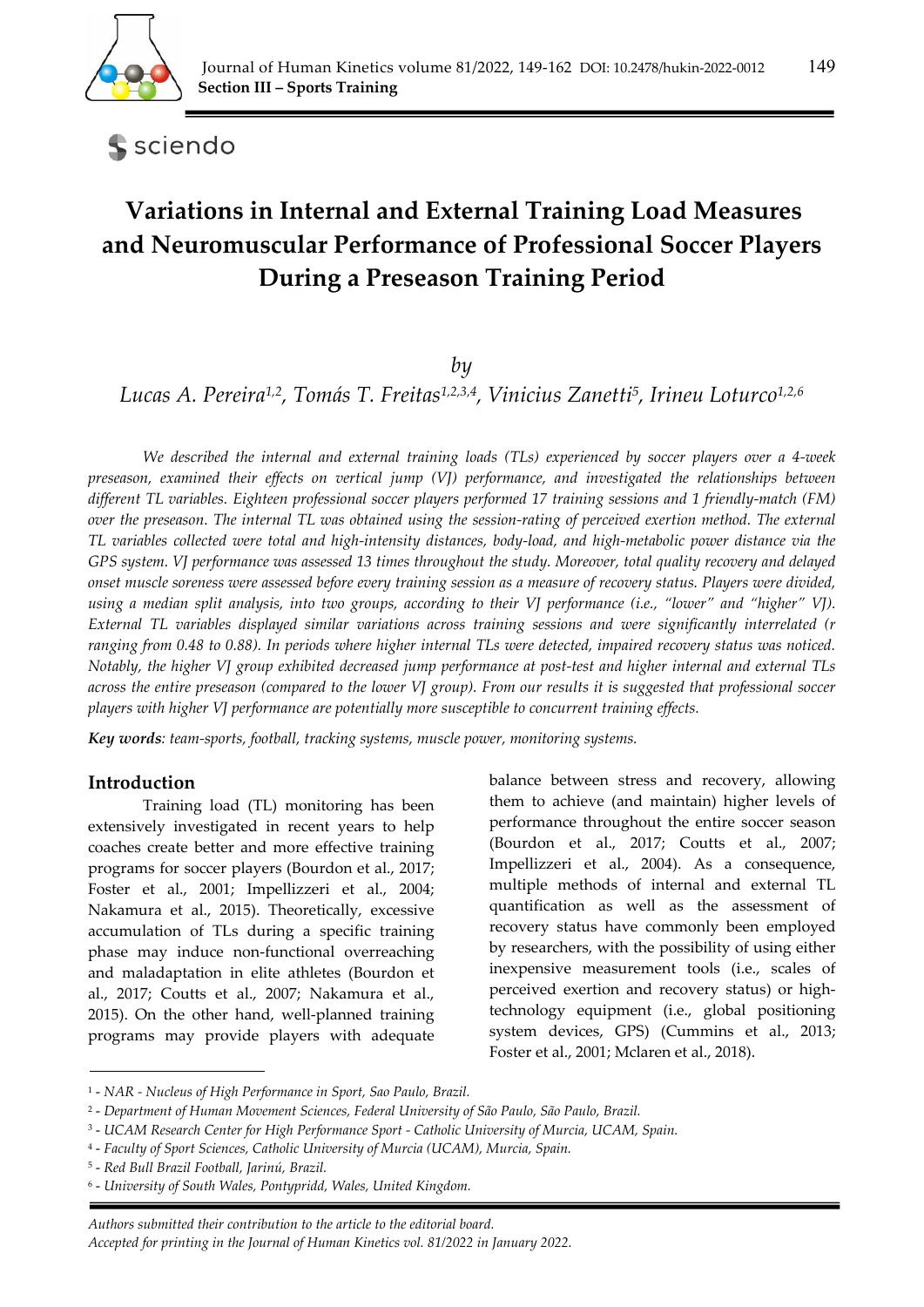In this context, the session-rating of perceived exertion (e.g., s-RPE: perceived exertion multiplied by training duration in minutes) has been shown to be a valid and reliable tool for monitoring internal TLs in various sport disciplines (Bourdon et al., 2017; Foster et al., 2001; Impellizzeri et al., 2004; Milanez et al., 2011; Murphy et al., 2016). The s-RPE experienced by athletes relies on their physical capabilities and on their perception of effort during a given training session (Foster et al., 2001; Impellizzeri et al., 2004; Milanez et al., 2011; Nakamura et al., 2015). For example, it has been shown that futsal players with higher aerobic capacity present lower s-RPE scores (e.g., lower perceived exertion for a given training duration) throughout a short-preseason period (Milanez et al., 2011). Another study on this subject revealed that athletes with superior sprint performance experienced higher s-RPE loads over the initial weeks of a futsal preseason (Nakamura et al., 2015). Lastly, Figueiredo et al. (2021) observed that excessive accumulation of s-RPE loads during the preseason precluded the proper development of aerobic fitness in young soccer players. From these findings, it can be concluded that s-RPE loads are closely related to changes in physical performance which regularly occur during specific training phases, thus supporting its utilization as an effective tool for monitoring internal TLs in professional athletes. In addition, to deeper examine these effects, the implementation of recovery quality assessments becomes also necessary (Kentta & Hassmen, 1998; Nosaka et al., 2006).

Accordingly, the quantification of external TLs through the use of GPS devices allows sport scientists to collect and analyze a substantial amount of training and game data (Casamichana et al., 2012; Cummins et al., 2013; Cunniffe et al., 2009). Different variables extracted from these systems (e.g., total distance covered by athletes during competition, percentage of time spent at different intensity zones, etc.) are typically used by coaches and their technical staff to monitor players' performance (Cummins et al., 2013; Higham et al., 2016; Mclaren et al., 2018). Nonetheless, more recently, some variables derived from the tri-axial accelerometer function of the GPS systems (e.g., body load [BL]) or from the metabolic cost of acceleration activities performed during soccer-specific activities (e.g.,

high-metabolic power distance [HMPD]) have been considered, with the intention of better describing the physical and physiological demands imposed on soccer athletes (Buchheit et al., 2015; Cummins et al., 2013; Cunniffe et al., 2009). The rationale behind this recommendation relies on the fact that team-sports are usually characterized by intermittent loads and short-time high-intensity activities (i.e., successive accelerations and decelerations) (Buchheit et al., 2015; Osgnach et al., 2010). Therefore, the "traditional" distance-related variables might underestimate the actual demands of team-sport players (Buchheit et al., 2015; Osgnach et al., 2010). Although these GPS variables have been used to quantify physical activities in team-sports (Cummins et al., 2013; Higham et al., 2016; Mclaren et al., 2018), their sensitivity to detect variations across a variety of training stimuli over specific training periods remains to be established. It is still unknown whether sessions with distinct demands in terms of external loads promote different responses in acceleration- and distance-based variables. In this context, it is essential to examine the relationships between these alternative and more traditional distancerelated metrics in soccer players. This information may help practitioners identify variables which more consistently express the physical demands of soccer players during training and match-play.

 Another useful alternative for monitoring training responses in team-sport athletes is the frequent utilization of vertical jump (VJ) tests (Loturco et al., 2017), which have been shown to be closely related to sprint performance (Loturco et al., 2019b). This is particularly important in soccer, due to the current and progressive increase in game speed in first division leagues (Barnes et al., 2014; Bush et al., 2015; Loturco et al., 2019a). Furthermore, the high volume of aerobic demands during specific-soccer training practices (e.g., technical-tactical workouts) may affect the proper development of speed-related performance, due to the well-established concurrent training effects (Loturco et al., 2015; Wilson et al., 2012; Wong et al., 2010). Bearing in mind the above-mentioned findings, this could be highly problematic for professional soccer players. Thus, in these athletes, it is important not only to promote appropriate balance between stress and recovery through a constant analysis of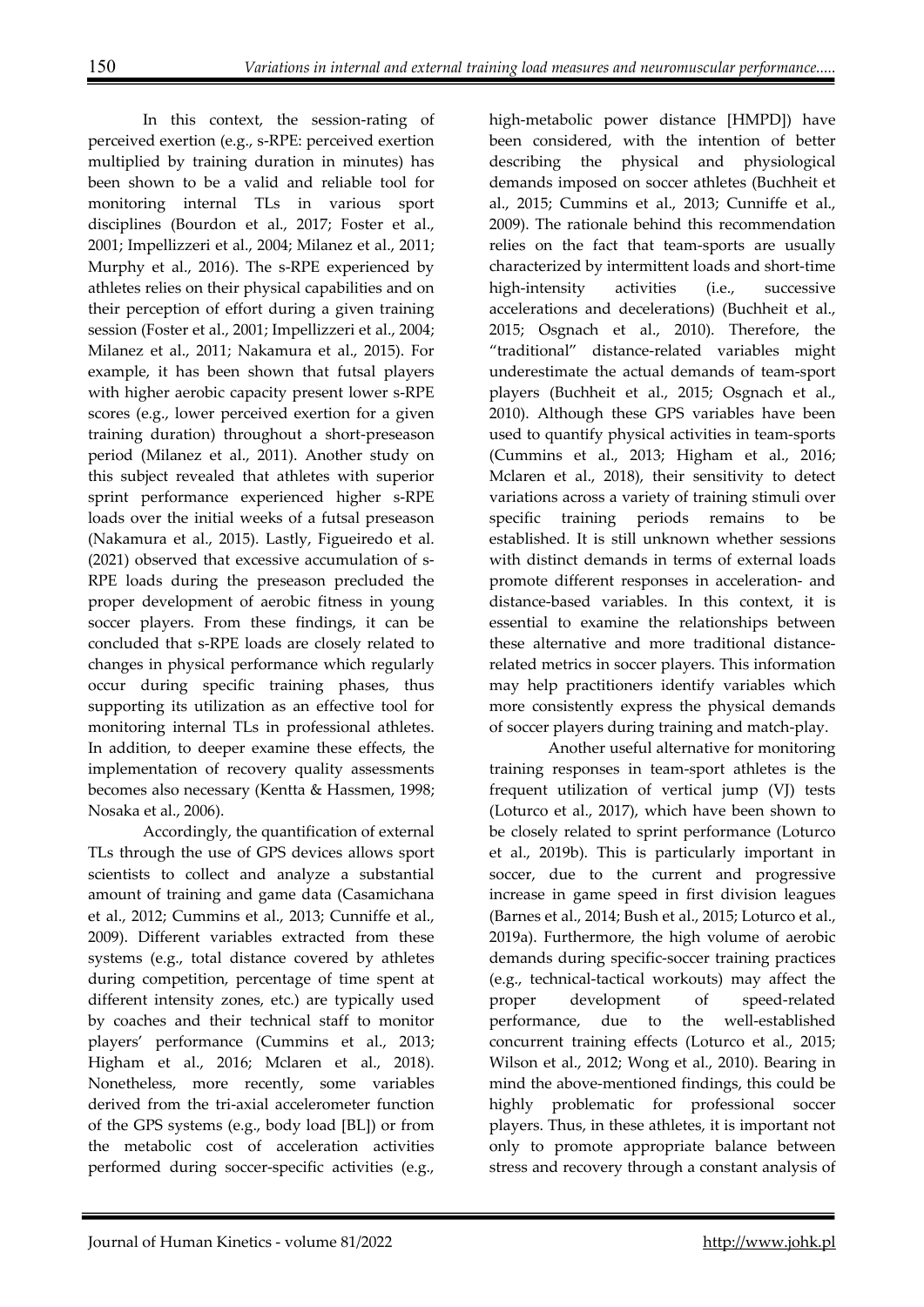TLs across the season, but also to monitor the meaningful variations in VJ performance, in an attempt to reduce the (possible) negative effects of the interference training phenomenon on sprint capacity.

Hence, the aims of this study were to: 1) describe the internal and external TLs experienced by professional players over a 4-week soccer preseason and examine their possible effects on neuromuscular performance and subjective recovery status; 2) investigate the interrelationships between different GPS-derived variables; and 3) analyze the influences of TLs on VJ performance.

# **Methods**

## *Participants*

 Eighteen Brazilian elite soccer players  $(24.3 \pm 4.8 \text{ years}; 180.0 \pm 5.7 \text{ cm}; 74.7 \pm 8.3 \text{ kg})$  from the same professional soccer team participated in this study. The sample comprised three central defenders, three fullbacks, seven midfielders, and five forwards. The internal and external TLs of soccer players were quantified from the first day of the preseason until the last training session before the first official match in the *"Serie A São Paulo State Championship"*, comprising 23 days divided over four weeks. After being informed of the experimental risks, soccer players provided written consent to participate in this study. The research was approved by the local Ethics Committee.

## *Design*

 This longitudinal study comprised internal and external TL monitoring across a preseason period of 23 days with 17 training sessions and one friendly match (FM). All soccer players participated in at least 15 (≈80%) training sessions. The schematic presentation of the training schedule is depicted in Table 1. In all training sessions, the internal TL was obtained using the s-RPE method, while the external loads were acquired by means of total distance (TD), high-intensity distance (HID: >5 m·s<sup>-1</sup>), BL, and HMPD using a GPS system. In addition, the delayed onset muscle soreness (DOMS) and perceived total quality recovery (TQR) information were obtained before starting each training session. VJ performance was frequently assessed using countermovement jumps (CMJ) immediately before specific training sessions

selected by the technical staff. At the end of the preseason, the CMJ was assessed in 12 training sessions. Nutritional and hydration practices across the monitored period followed the orientations of the team's nutritionist.

## *Measures*

*Session rating of perceived exertion* 

The internal TL was computed using the s-RPE method (Foster et al., 2001; Impellizzeri et al., 2004). Approximately 15 min after the completion of every training session, players were required to report the intensity of the entire session by means of a 10-point rating of perceived exertion scale (Foster et al., 2001). This value was multiplied by the total duration of every training session. Daily and weekly s-RPE values were retained for further analysis. *GPS analysis*

External loads of training sessions were quantified using GPS units, sampling at 5-Hz (SPI Elite, GPS-sports Systems, Australia). The equipment was fitted to the upper back of each player using an adjustable neoprene harness. The GPS contained a tri-axial accelerometer system (sampling at 100-Hz) which was used to quantify body accelerations. The units were turned on ≈10 min before the start of the training session, to allow satellite detection, and placed in the harness immediately prior to the warm-up. The TD and HID were obtained from the GPS, while the BL and HMPD were collected from the accelerometer as described elsewhere (Buchheit et al., 2015; Cunniffe et al., 2009). Furthermore, the same unit was used by each player in all sessions to reduce inter-unit measurement error (Cummins et al., 2013). The validity and reliability of the GPS units used in this study have been previously demonstrated (Cummins et al., 2013).

## *Total quality recovery scale*

 The general perceived recovery information was obtained in the morning before each training session using the TQR scale (Kentta and Hassmen, 1998). Soccer players were asked to report how they felt about their general recovery in relation to the last 24-h (including night sleep). The TQR scores vary between 6 and 20 with the lowest values representing poorer recovery and the highest scores representing a good recovery state.

### *Delayed onset muscle soreness*

Muscle soreness was subjectively assessed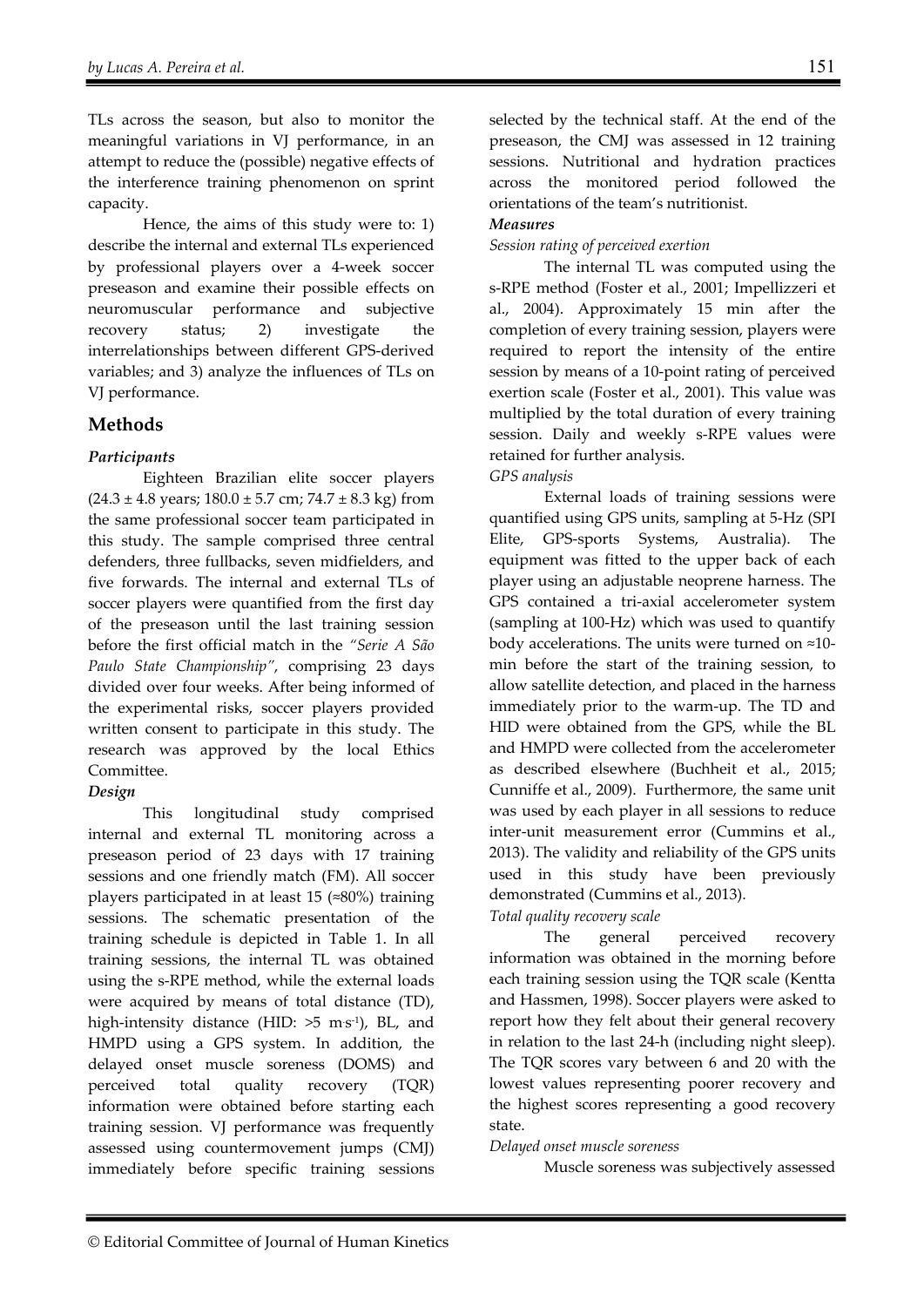using a visual analogue scale, which consisted of a 100-mm line with no pain at one extremity and extreme pain at the other end (Nosaka et al., 2006). The DOMS score was obtained in the morning before each training session at the same time as the TQR assessment.

## *Vertical jump tests*

VJ height was determined using the CMJ. To perform the test, soccer players were instructed to execute a downward movement followed by a complete extension of the legs and were free to determine the countermovement amplitude to avoid changes in jumping coordination. All attempts were executed with the hands fixed on the hips. VJs were executed on a contact platform (Elite Jump®, S2 Sports, São Paulo, Brazil), with a total of 5 attempts being allowed with 15 s rest intervals between jumps. The best CMJ attempt was retained for analysis. *Statistical analyses* 

 The normality of data was confirmed using the Shapiro-Wilk test. Data are presented as means ± standard deviations (SD). The smallest worthwhile changes (SWC) in variables tested were calculated as 0.3 x within-athlete test-to-test coefficient of variation (Hopkins et al., 2009). Terms such as possibly and unclear were used if 90% confidence limits (CL) of a given variable crossed one or both SWC boundaries (Hopkins et al., 2009), respectively. Otherwise, if the 90% CL did not cross SWC boundaries, the effect was inferred as probably. In addition, soccer players were divided, using a median split analysis, into two groups according to their initial CMJ performance (i.e., "lower" and "higher" CMJ). To compare the differences in the weekly s-RPE load and TD as well as changes in CMJ performance pre- and post- the preseason period between lower and higher CMJ groups, the magnitudebased inferences were used (Batterham & Hopkins, 2006). The quantitative chances of the lower or higher CMJ groups having higher, similar or lower values were assessed qualitatively as follows: <1%, almost certainly not; 1 to 5%, very unlikely; 5 to 25%, unlikely; 25 to 75%, possible; 75 to 95%, likely; 95 to 99%, very likely; >99%, almost certain. If chances of having better and poorer results were both >5%, the true difference was assessed as unclear. A likely difference (>75%) was considered as the minimum threshold to detect meaningful differences.

Finally, Pearson product-moment coefficient of correlation was used to analyze the relationships between s-RPE and external load variables (i.e., TD, HID, BL, and HMPD), and the correlations among the four variables of the external load. Relationships were further analyzed between initial CMJ performances with the total s-RPE load accumulated across the four weeks of the preseason. The threshold used to qualitatively assess the correlations was based on the following criteria: <0.1, trivial; 0.1-0.3, small; 0.3-0.5, moderate; 0.5-0.7, large; 0.7-0.9, very large; >0.9 nearly perfect (Hopkins et al., 2009). The level of significance for the correlations was set at *p* < 0.05. **Results** 

The internal TL experienced in each training session and the TQR and DOMS scores are presented in Figure 1. The external TL variables are presented in Figure 2. In general, the four tested variables of the external load demonstrated a similar variation across the preseason period, with the highest values for all variables being observed in the FM. The variations in VJ performance across the 4-week preseason are depicted in Figure 3. VJ performance revealed meaningful changes over the investigated period. A meaningful increase in VJ height was observed in the last assessment in relation to the first measure.

 Individual and group correlation coefficients between s-RPE and external load markers are presented in Table 2. The s-RPE was largely correlated with TD distance and HMPD, while it was moderately correlated with HID and BL when analyzing the mean group scores. Table 3 demonstrates the individual and group relationships among the four external load variables. The TD was very largely correlated with the other three tested variables (i.e., HID, HMPD, and BL).

 Figure 4 depicts the comparisons of CMJ changes pre- and post-training and the comparisons of the s-RPE, TD, and HID across the 4-week preseason period between the lower and higher CMJ groups. The lower CMJ group presented an almost certainly increase in CMJ performance, while it was likely reduced in the higher CMJ group. In addition, higher CMJ group demonstrated likely and very likely higher s-RPE loads and HID in weeks 1 and 4 than the lower CMJ group, respectively. When analyzing the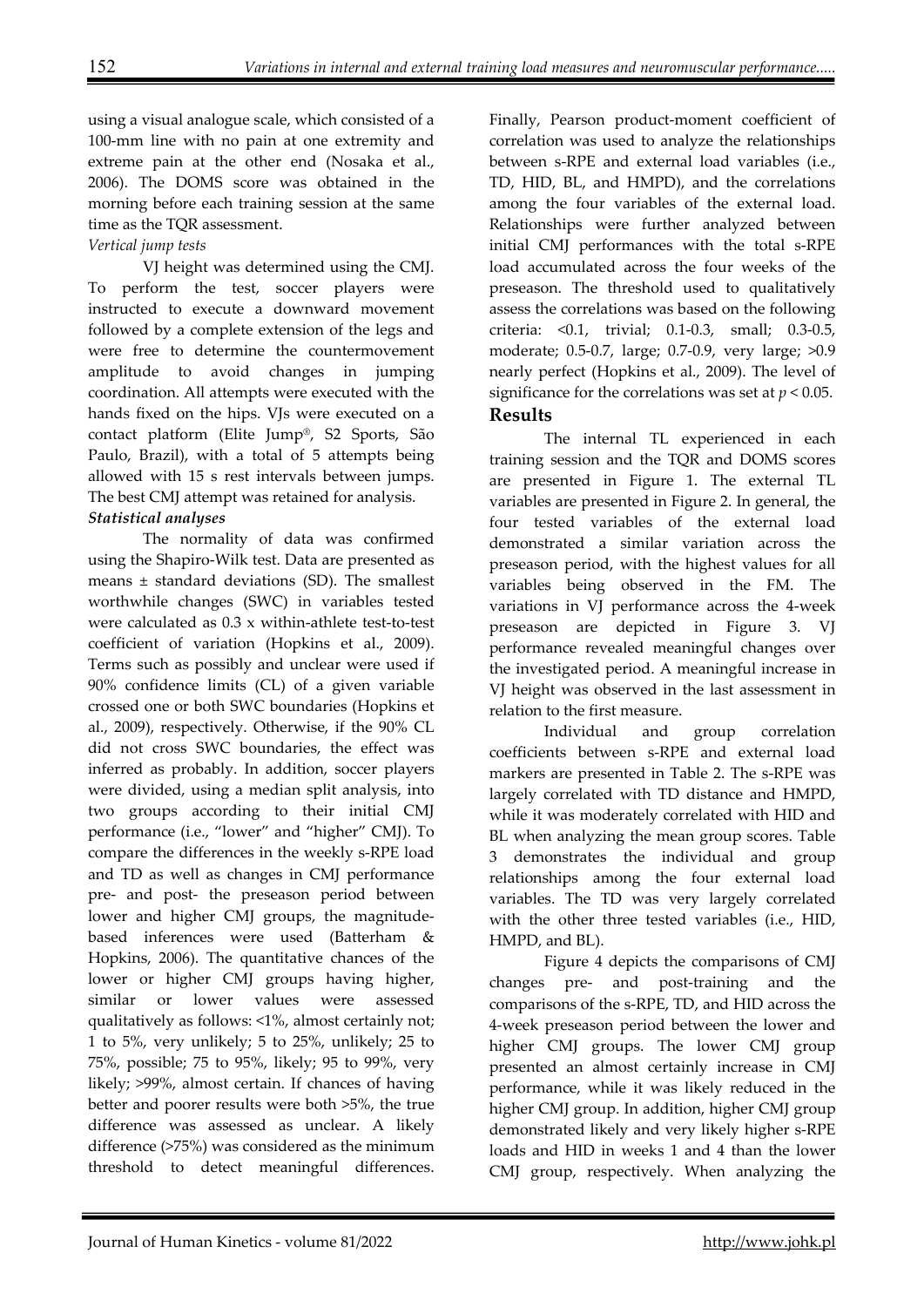total internal TL accumulated and the mean HID covered over the 4-week period, the higher CMJ group presented likely higher values than the lower CMJ group in both variables (7077.2 ± 610.9 a.u. vs.  $6440.5 \pm 668.1$  a.u. of s-RPE; and  $2.49 \pm 0.86$  $mmin<sup>-1</sup>$  vs. 2.99  $\pm$  0.66  $mmin<sup>-1</sup>$  of HID, for lower and higher CMJ groups, respectively).

Additionally, no meaningful differences were observed in the mean TD when comparing lower and higher CMJ groups  $(52.2 \pm 4.0 \text{ m}\cdot\text{min}^{-1}\text{ vs. }54.0)$ ± 5.8 m. min-1, respectively). Finally, the initial CMJ performance was largely correlated with the total s-RPE load accumulated over the preseason period (*r* = 0.65; *p* < 0.05).

| Training<br>session nº  | Description                                                                                  |  |  |  |  |
|-------------------------|----------------------------------------------------------------------------------------------|--|--|--|--|
| $\mathbf{1}$            | Pass drills, numerical disadvantage 6 x 4, SSGs 8 x 8                                        |  |  |  |  |
| $\overline{2}$          | Ball possession 3 x 1, SSGs 5 x 5                                                            |  |  |  |  |
| 3                       | Ball possession $10 \times 10$ , attack x defense $10 \times 10$                             |  |  |  |  |
| $\overline{\mathbf{4}}$ | Pass drills, numerical disadvantage $2 \times 1$ , transition $2 \times 2$ , $3 \times 1$    |  |  |  |  |
| 5                       | Pass drills, ball possession 10 x 10, SSGs 11 x 11                                           |  |  |  |  |
| 6                       | Coordination drills, numerical disadvantage 6 x 4, SSGs 9 x 9                                |  |  |  |  |
| 7                       | Plyometrics (warm-up), attack $x$ defense $10 \times 10$                                     |  |  |  |  |
| 8                       | Numerical disadvantage 6 x 3, set-pieces, SSGs 10 x 10                                       |  |  |  |  |
| 9                       | Pass drills, numerical disadvantage 6 x 3                                                    |  |  |  |  |
| 10                      | Numerical disadvantage 6 x 4, SSGs 7 x 7                                                     |  |  |  |  |
| 11                      | Numerical disadvantage $3 \times 1$ , attack $\times$ defense $10 \times 6$ with goalkeepers |  |  |  |  |
| 12                      | SSGs 10 x 10, attack x defense 10 x 10                                                       |  |  |  |  |
| 13                      | Numerical disadvantage 4 x 1, set-pieces                                                     |  |  |  |  |
| 14                      | Friendly match                                                                               |  |  |  |  |
| 15                      | Pass drills, SSGs 8 x 8 with goalkeepers                                                     |  |  |  |  |
| 16                      | Pass drills, ball possession                                                                 |  |  |  |  |
| 17                      | Ball possession, SSGs 9 x 9 with goalkeepers                                                 |  |  |  |  |
| $18\,$                  | Ball possession, pass drills, set-pieces.                                                    |  |  |  |  |
|                         | SSGs: small-sided games.                                                                     |  |  |  |  |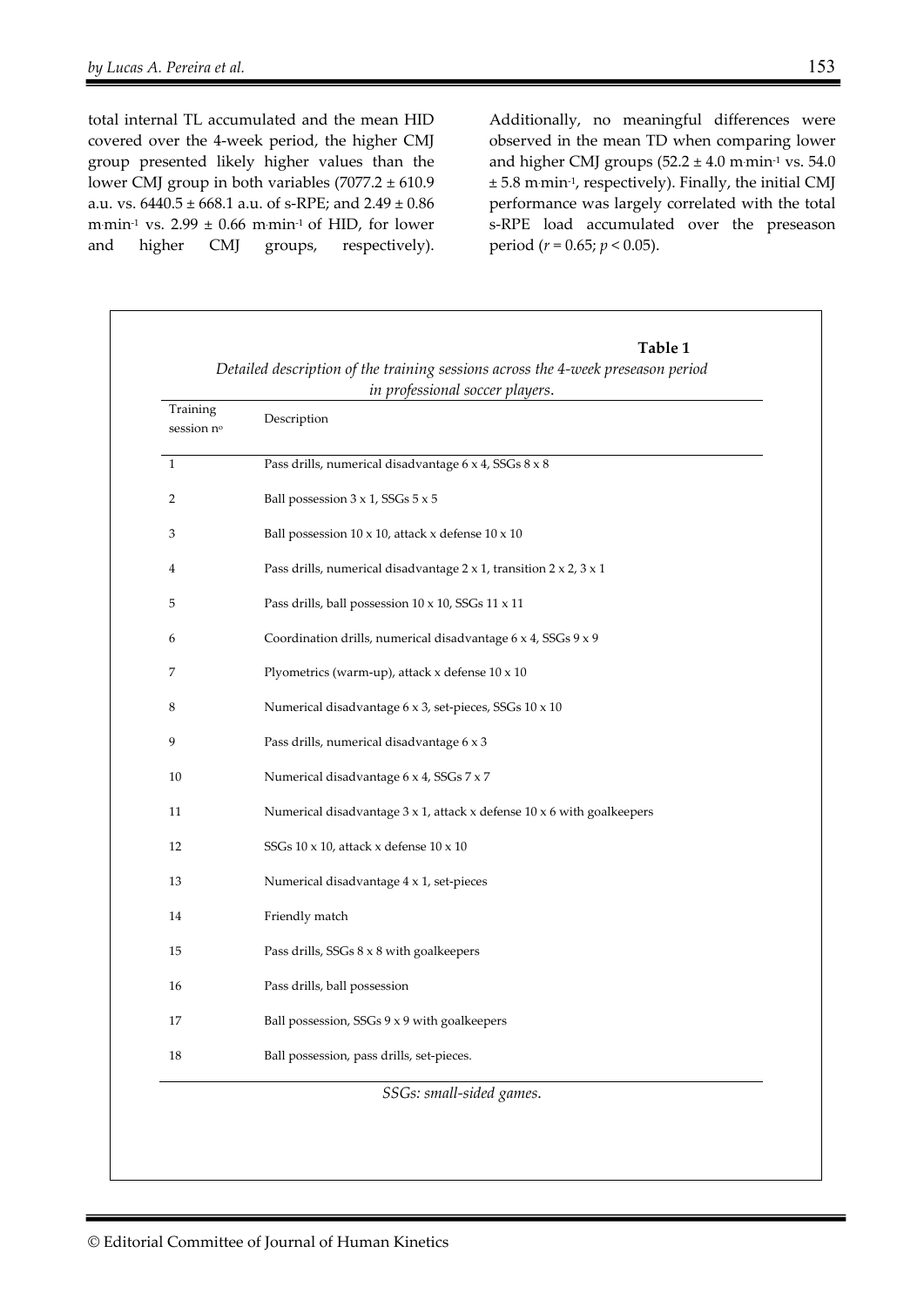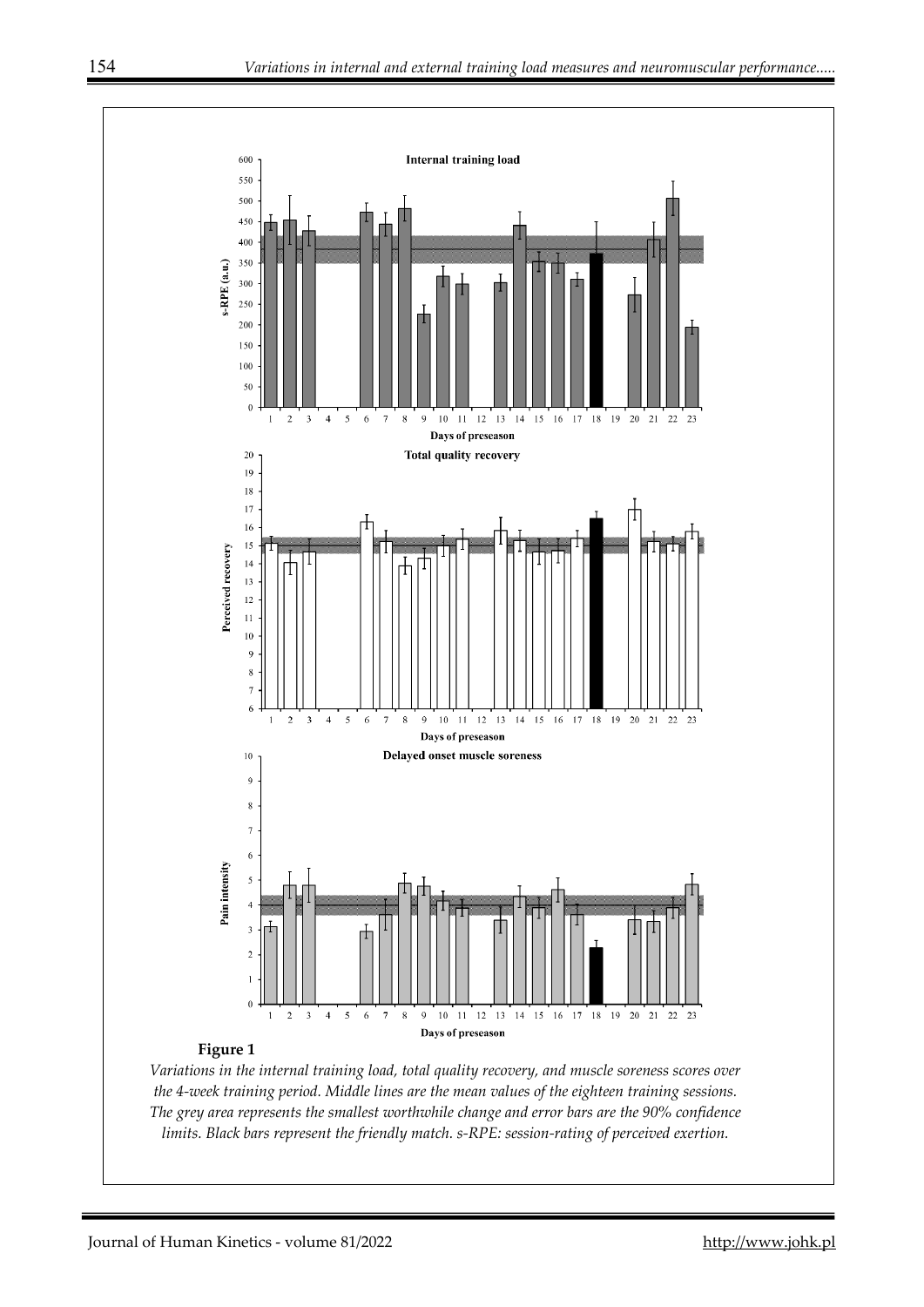

*Variations in the external training load variables over the 4-week preseason period. Middle lines are the mean values of the eighteen training sessions. The grey area represents the smallest worthwhile change and error bars are the 90% confidence limits. Black symbols represent the friendly match. Values were relative to duration of the sessions in minutes*.



*Variations in the countermovement jump over the 4-week preseason period. Middle lines are the mean values of all assessments performed. The grey area represents the smallest worthwhile change and error bars are the 90% confidence limits*.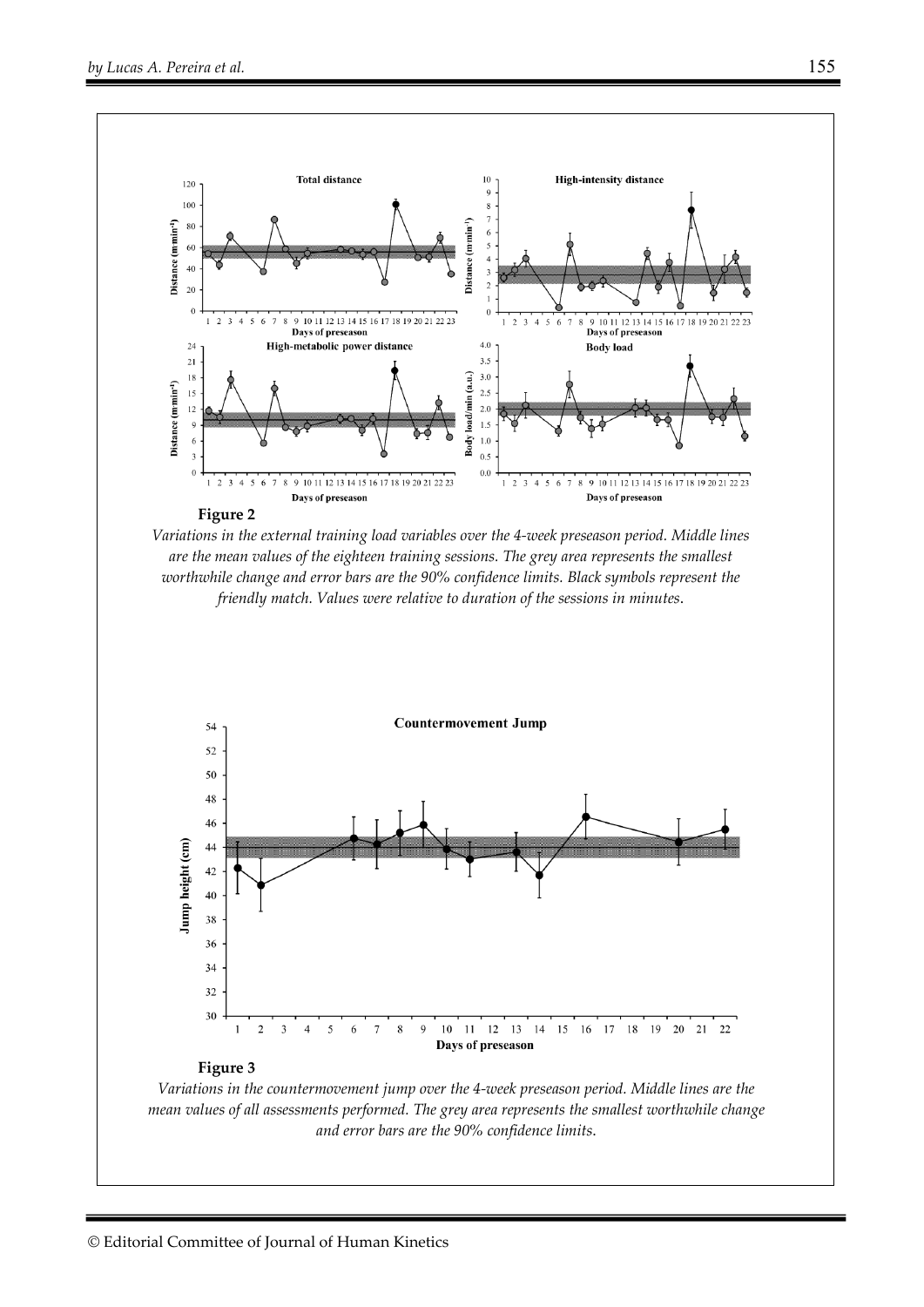| Player                    | $\mathrm{N}^\mathrm{o}$ of sessions | $\mbox{s-RPE}$ |                               |             |            |  |
|---------------------------|-------------------------------------|----------------|-------------------------------|-------------|------------|--|
|                           |                                     |                |                               |             |            |  |
|                           |                                     | TD             | <b>HID</b>                    | <b>HMPD</b> | $\rm BL$   |  |
| $\,1$                     | 16                                  | 0.77           | 0.59                          | 0.75        | $0.76\,$   |  |
| $\sqrt{2}$                | $18\,$                              | 0.80           | $0.77\,$                      | 0.84        | 0.61       |  |
| $\ensuremath{\mathsf{3}}$ | $18\,$                              | 0.65           | 0.72                          | 0.58        | 0.67       |  |
| $\bf 4$                   | $18\,$                              | 0.81           | 0.66                          | 0.71        | $0.87\,$   |  |
| $\mathbf 5$               | 18                                  | 0.63           | $0.28^{+}$                    | $0.57\,$    | 0.57       |  |
| $\epsilon$                | $18\,$                              | $0.54\,$       | 0.49                          | 0.54        | 0.39       |  |
| $\boldsymbol{7}$          | 18                                  | $0.45+$        | 0.54                          | 0.55        | $0.39+$    |  |
| $\,8\,$                   | 18                                  | 0.65           | $0.28^{+}$                    | 0.52        | $0.43^{+}$ |  |
| 9                         | 15                                  | $0.70\,$       | 0.80                          | $0.55+$     | $0.53*$    |  |
| $10\,$                    | 15                                  | 0.62           | $0.61\,$                      | $0.54+$     | $0.49+$    |  |
| $11\,$                    | $18\,$                              | $0.39 +$       | $0.30+$                       | $0.35+$     | $0.27+$    |  |
| $12\,$                    | $18\,$                              | 0.68           | 0.60                          | 0.63        | 0.63       |  |
| $13\,$                    | $18\,$                              | $0.80\,$       | $0.43+$                       | 0.65        | $0.70\,$   |  |
| $14\,$                    | $18\,$                              | $0.58*$        | $0.42+$                       | $0.51+$     | $0.28 +$   |  |
| $15\,$                    | $18\,$                              | $0.57\,$       | $0.44^{\scriptscriptstyle +}$ | $0.64\,$    | $0.50\,$   |  |
| $16\,$                    | 15                                  | 0.66           | $0.53+$                       | 0.77        | $0.76\,$   |  |
| $17\,$                    | $18\,$                              | $0.64\,$       | $0.67\,$                      | $0.61\,$    | 0.73       |  |
| $18\,$                    | $18\,$                              | $0.74\,$       | $0.51\,$                      | 0.66        | 0.68       |  |
| Total                     | 326                                 | $\bf 0.61$     | 0.46                          | 0.57        | 0.49       |  |

*s-RPE: session-rating of perceived exertion; TD: total distance; HID: high-intensity distance; HMPD: high-metabolic power distance; BL: body load. +Non-significant, p > 0.05*.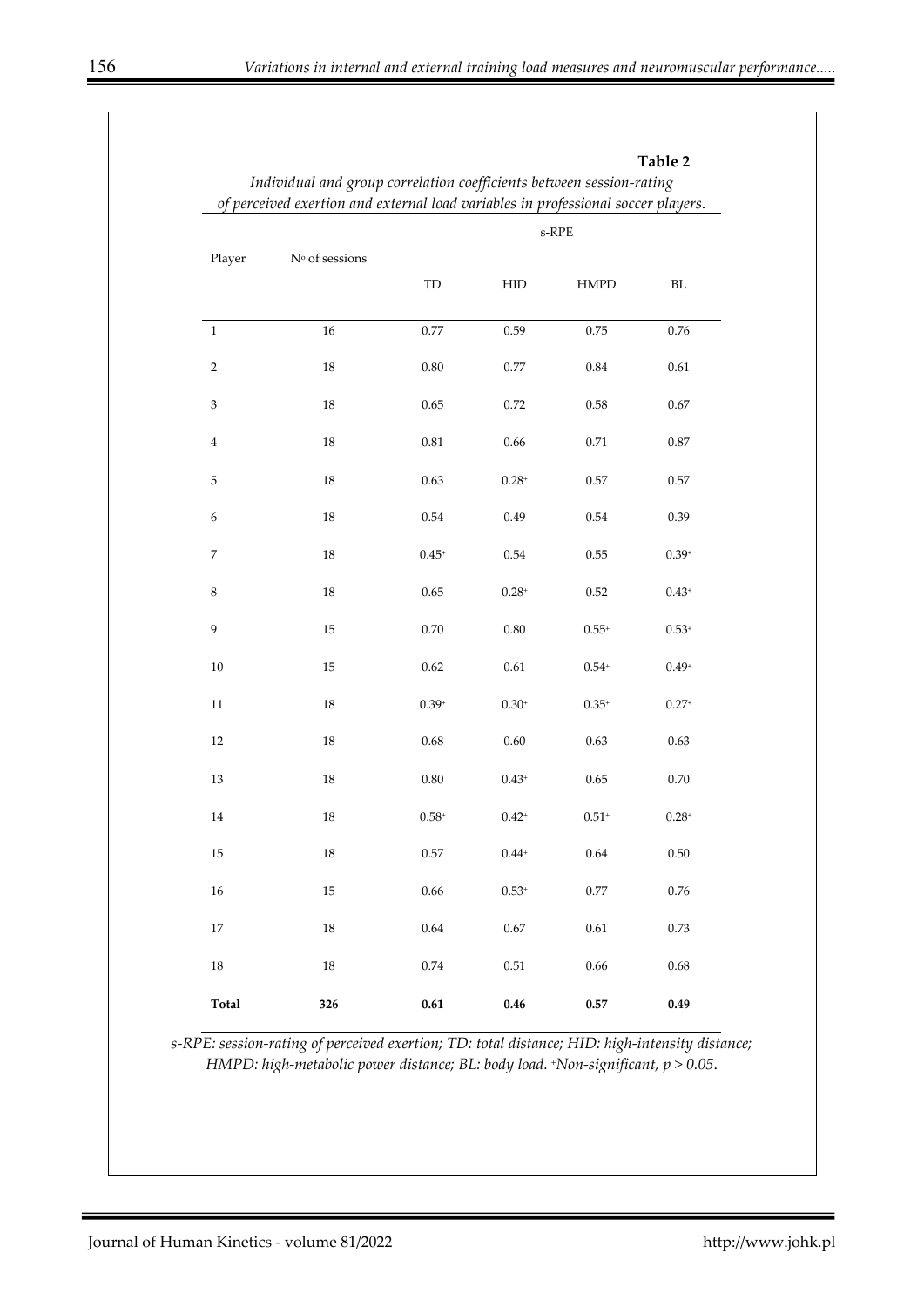|                           | Table 3<br>Individual and group correlation coefficients among the four external |                                                |                            |            |                      |                 |                             |  |  |  |  |
|---------------------------|----------------------------------------------------------------------------------|------------------------------------------------|----------------------------|------------|----------------------|-----------------|-----------------------------|--|--|--|--|
|                           |                                                                                  | load variables in professional soccer players. |                            |            |                      |                 |                             |  |  |  |  |
| Player                    | $N^{\rm o}$ of<br>sessions                                                       | $TD \times$<br><b>HID</b>                      | $TD \times$<br><b>HMPD</b> | TD x BL    | HID x<br><b>HMPD</b> | $HID \times BL$ | $\mbox{HMPD}$ x<br>$\rm BL$ |  |  |  |  |
| $\mathbf{1}$              | 16                                                                               | 0.70                                           | 0.94                       | 0.86       | 0.72                 | 0.71            | 0.86                        |  |  |  |  |
| $\sqrt{2}$                | 18                                                                               | $0.90\,$                                       | 0.90                       | 0.94       | 0.94                 | 0.90            | $\rm 0.84$                  |  |  |  |  |
| $\ensuremath{\mathsf{3}}$ | 18                                                                               | $0.87\,$                                       | 0.89                       | 0.92       | 0.77                 | 0.83            | $\rm 0.81$                  |  |  |  |  |
| $\bf{4}$                  | 18                                                                               | 0.86                                           | 0.91                       | $0.87\,$   | 0.90                 | 0.73            | $\rm 0.81$                  |  |  |  |  |
| $\mathbf 5$               | 18                                                                               | 0.72                                           | 0.90                       | 0.85       | 0.79                 | 0.58            | 0.82                        |  |  |  |  |
| 6                         | 18                                                                               | $0.88\,$                                       | 0.87                       | 0.86       | 0.90                 | $0.76\,$        | 0.70                        |  |  |  |  |
| $\boldsymbol{7}$          | 18                                                                               | $0.74\,$                                       | 0.94                       | 0.95       | $0.80\,$             | 0.65            | 0.90                        |  |  |  |  |
| $\,8\,$                   | 18                                                                               | $0.70\,$                                       | $0.86\,$                   | $\rm 0.88$ | $0.76\,$             | $0.54\,$        | 0.71                        |  |  |  |  |
| 9                         | 15                                                                               | $0.80\,$                                       | 0.92                       | 0.92       | 0.85                 | 0.75            | 0.96                        |  |  |  |  |
| $10\,$                    | 15                                                                               | $0.88\,$                                       | 0.96                       | $\rm 0.81$ | 0.91                 | $0.71\,$        | 0.84                        |  |  |  |  |
| $11\,$                    | 18                                                                               | 0.59                                           | 0.80                       | $0.57\,$   | $\rm 0.81$           | $0.38*$         | 0.71                        |  |  |  |  |
| $12\,$                    | 18                                                                               | $0.87\,$                                       | 0.81                       | 0.86       | 0.86                 | 0.77            | 0.79                        |  |  |  |  |
| $13\,$                    | 18                                                                               | $0.68\,$                                       | $0.86\,$                   | 0.93       | 0.75                 | 0.66            | 0.90                        |  |  |  |  |
| 14                        | 18                                                                               | 0.70                                           | 0.86                       | $\rm 0.81$ | 0.81                 | 0.75            | 0.89                        |  |  |  |  |
| 15                        | 18                                                                               | $0.58\,$                                       | $0.88\,$                   | 0.93       | $0.78\,$             | $0.51\,$        | 0.77                        |  |  |  |  |
| $16\,$                    | 15                                                                               | $0.76\,$                                       | 0.83                       | 0.94       | $\rm 0.81$           | 0.73            | $0.88\,$                    |  |  |  |  |
| 17                        | 18                                                                               | 0.83                                           | 0.85                       | 0.93       | $0.80\,$             | 0.78            | $0.85\,$                    |  |  |  |  |
| 18                        | $18\,$                                                                           | 0.85                                           | 0.92                       | 0.90       | 0.90                 | 0.79            | $0.85\,$                    |  |  |  |  |
| <b>Total</b>              | 326                                                                              | 0.70                                           | $0.88\,$                   | $0.72\,$   | $\bf 0.82$           | $\bf 0.48$      | 0.64                        |  |  |  |  |

*TD: total distance; HID: high-intensity distance; HMPD: high-metabolic power distance; BL: body load. +Non-significant, p > 0.05*.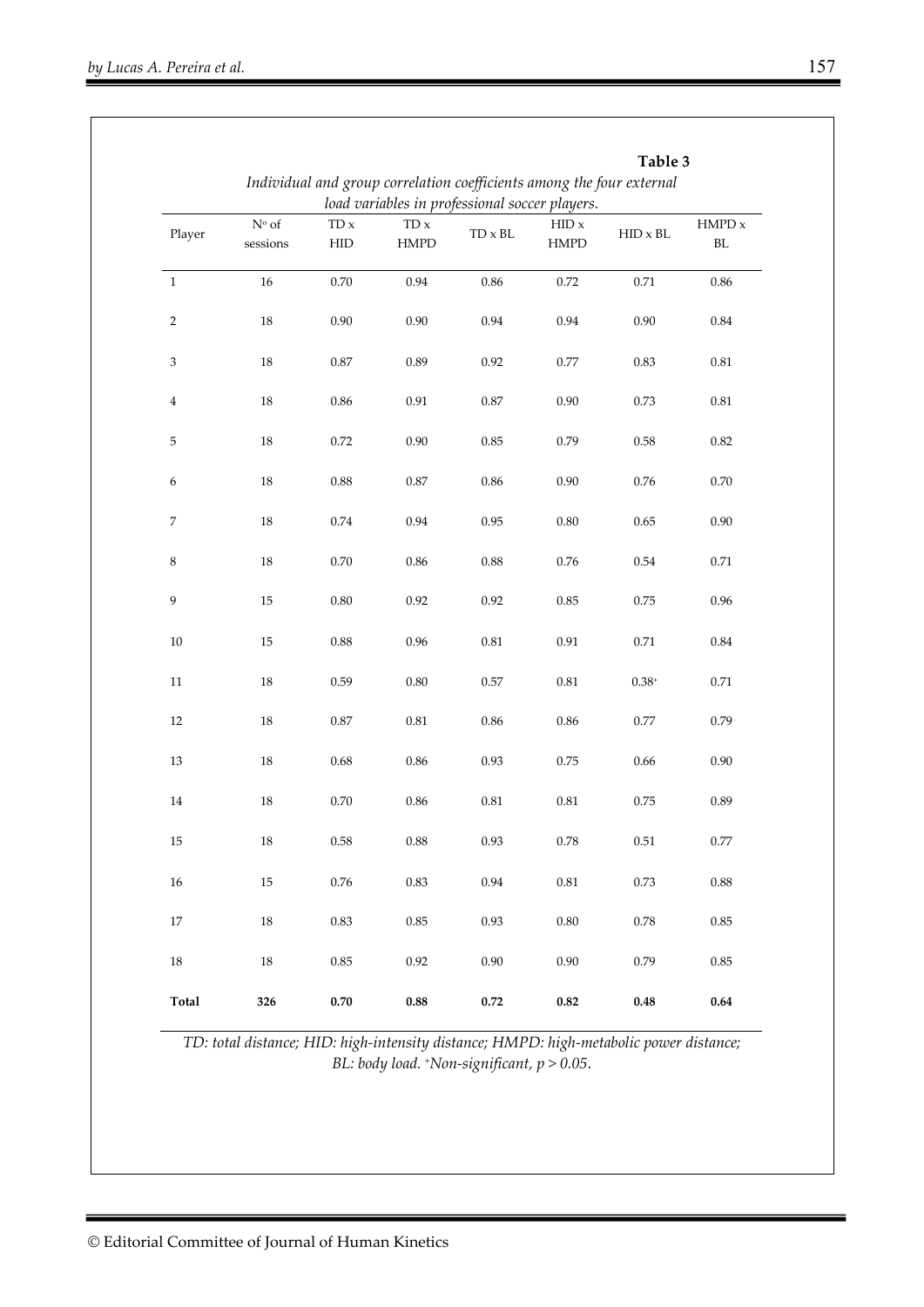

## **Discussion**

After analyzing internal and external TLs and neuromuscular changes in professional soccer players after a 4-week preseason, we observed that: 1) in periods where higher s-RPE values were detected, reduced TQR and increased DOMS scores were recorded, possibly indicating lower levels of recovery; 2) the four variables of the external TL examined displayed a similar pattern of variation across training sessions, with the highest values being observed during the FM; 3) TD was very largely correlated with the other three external TL variables; 4) CMJ height presented positive and negative changes throughout the four weeks, exhibiting one of its highest values at the end of the preseason; and 5) the group with superior CMJ performance at predemonstrated decreased jump performance at

post-test; and perceived higher TLs, and covered higher HID across the four weeks (when compared to the group with inferior CMJ performance). These findings provide valuable information for coaches and sport scientists working in the field, in terms of training monitoring and physical performance variations during short and congested professional soccer preseasons.

 In general, s-RPE loads were moderately to very largely correlated with the external TL variables (Table 2). These results agree with those described in a meta-analysis, indicating strong positive associations between s-RPE and external TL measures (i.e., TD and HID) (Mclaren et al., 2018). Still in this context, we can observe that, in response to periods of higher values of s-RPE, in general, lower TQR and higher DOMS scores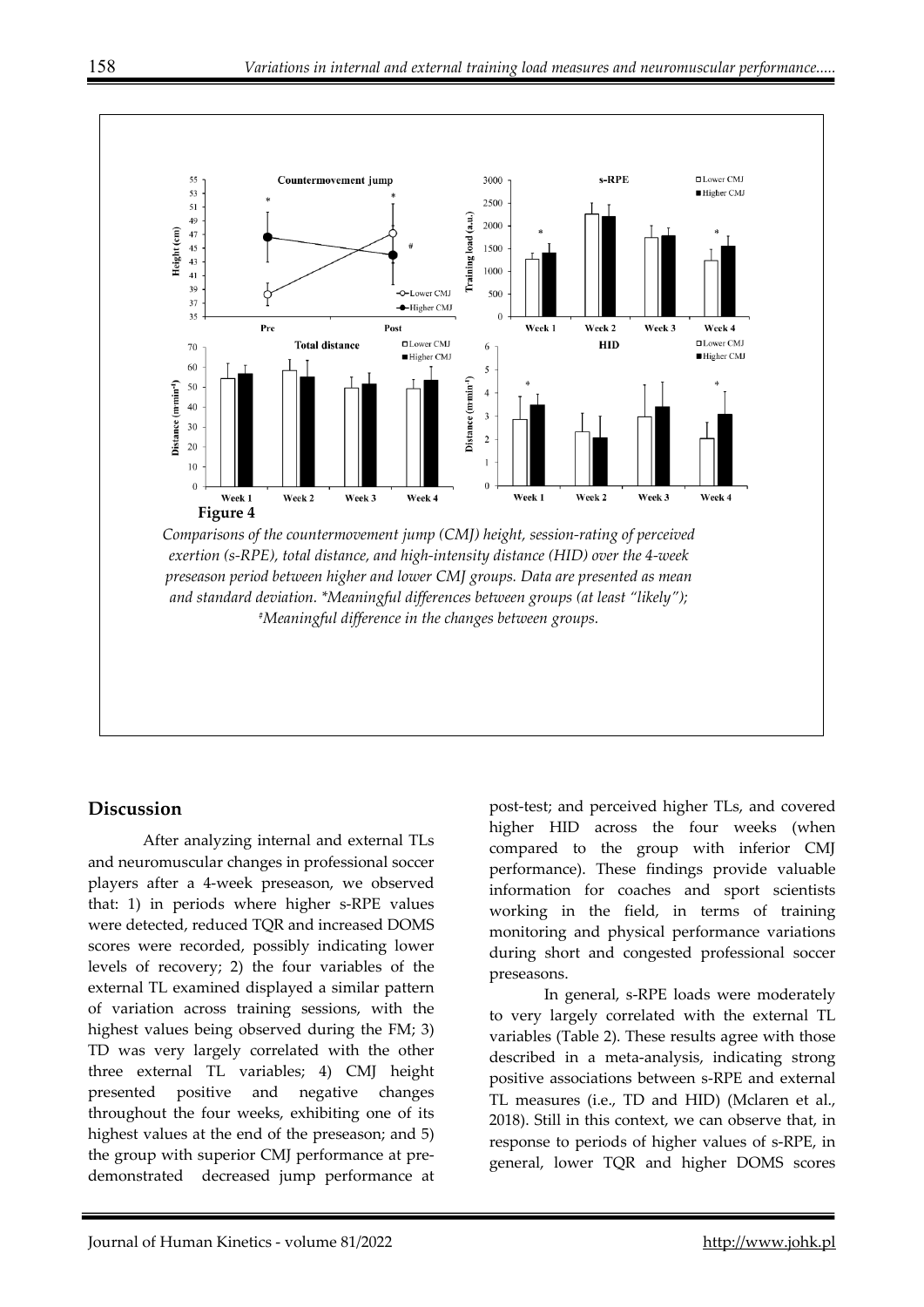were reported (Figure 1). In this regard, a compelling body of evidence has consistently shown that, during periods of high demands and extensive TLs, athletes from different sports usually report higher values of perceived stress and fatigue, and lower scores of subjective recovery and the mood state (Coutts et al., 2007; Kentta & Hassmen, 1998). On the other hand, other studies have already revealed that, when TLs are progressively reduced, the subjective markers of fatigue tend to decrease, and recovery, increase (Coutts et al., 2007; Kentta and Hassmen, 1998). Together, these facts highlight the usability and sensitivity of these "subjective assessment tools" (i.e., s-RPE, TQR, and DOMS) to indicate athletes' readiness for training and competition.

 The four variables of external TLs analyzed in this study (TD, HID, BL, and HMPD) displayed similar variations throughout the preseason period (Figure 1). Players completed nine small-sided game (SSG) sessions within the four weeks (Table 1); nonetheless, notably, the highest values for all GPS metrics were observed during the FM. In fact, it has been demonstrated that physical demands can be very different between SSGs and "regular" matches, which appears to be commonplace in numerous sports (Casamichana et al., 2012; Higham et al., 2016; Murphy et al., 2016). For example, gamed-based training sessions resulted in lower external TLs (i.e., TD, accelerations, and shot rate, relative to fixed periods of time) than matches in tennis and rugby sevens players (Higham et al., 2016; Murphy et al., 2016). Similarly, Casamichana et al. (2012) observed higher demands in the highintensity domain (i.e., running velocities > 21 km. h-1; relative to 1 hour of play) during FMs when compared to SSGs in semiprofessional soccer players (Casamichana et al., 2012). Thus, although SSGs have been extensively used by practitioners (Halouani et al., 2014; Hill-Haas et al., 2011) to simultaneously improve soccerspecific fitness and respective technical-tactical skills, at least in the current study performed with elite soccer players, this training strategy was not capable of reflecting the actual physical demands of an official match. Therefore, coaches and sport scientists should be aware of these differences and particularities when programming SSGs for professional soccer players, especially during congested preseasons.

The variations in neuromuscular status across the four weeks were assessed through the utilization of the CMJ test. This simple and convenient monitoring tool has been shown to be very effective in detecting changes in power performance of team-sport athletes exposed to different magnitudes and types of TLs (Loturco et al., 2017). Overall, soccer players experienced positive and negative changes in the CMJ ability over the entire preseason, with an "unexpected" improvement by the end of the preseason (Figure 3). Nevertheless, when athletes were divided into two groups by median split according to their initial CMJ height (i.e., "lower" and "higher" CMJ), opposite (and critical) behavior was observed (Figure 4). Whereas the lower CMJ group displayed an "almost certainly increase", the higher CMJ group presented a "likely" decrease in jump performance. Of note, the higher CMJ group covered greater HID and also reported higher s-RPE scores than the lower CMJ group throughout the intervention. Moreover, the large and very large associations between HMPD with s-RPE and HID, respectively, indicated the elevated metabolic cost of soccer-specific activities, which seems to be higher in players with superior neuromuscular performance. Thus, it is likely that the "more powerful players" experienced increased training stress, associated with insufficient recovery levels and overreaching symptoms (Coutts et al., 2007; Nakamura et al., 2015). Furthermore, it is possible that the greater volume of high-intensity activities (i.e., HID) performed by the higher CMJ group across the four weeks maximized the concurrent training effects in this powerful group (Loturco et al., 2015; Wilson et al., 2012; Wong et al., 2010), who potentially have more difficulties to cope with (and adapt to) aerobic-based loads (Castagna et al., 2013; Loturco et al., 2015; Nakamura et al., 2015). These results are similar to those found in a previous study performed with futsal players, in which subjects with superior neuromuscular capacity (i.e., "faster athletes") reported higher s-RPE and presented higher decreases in the maximum sprint velocity after the preseason (Nakamura et al., 2015). Therefore, practitioners are recommended to frequently adjust TLs even during "short" soccer preseasons, always based on different monitoring tools, and according to the individual characteristics of their athletes. This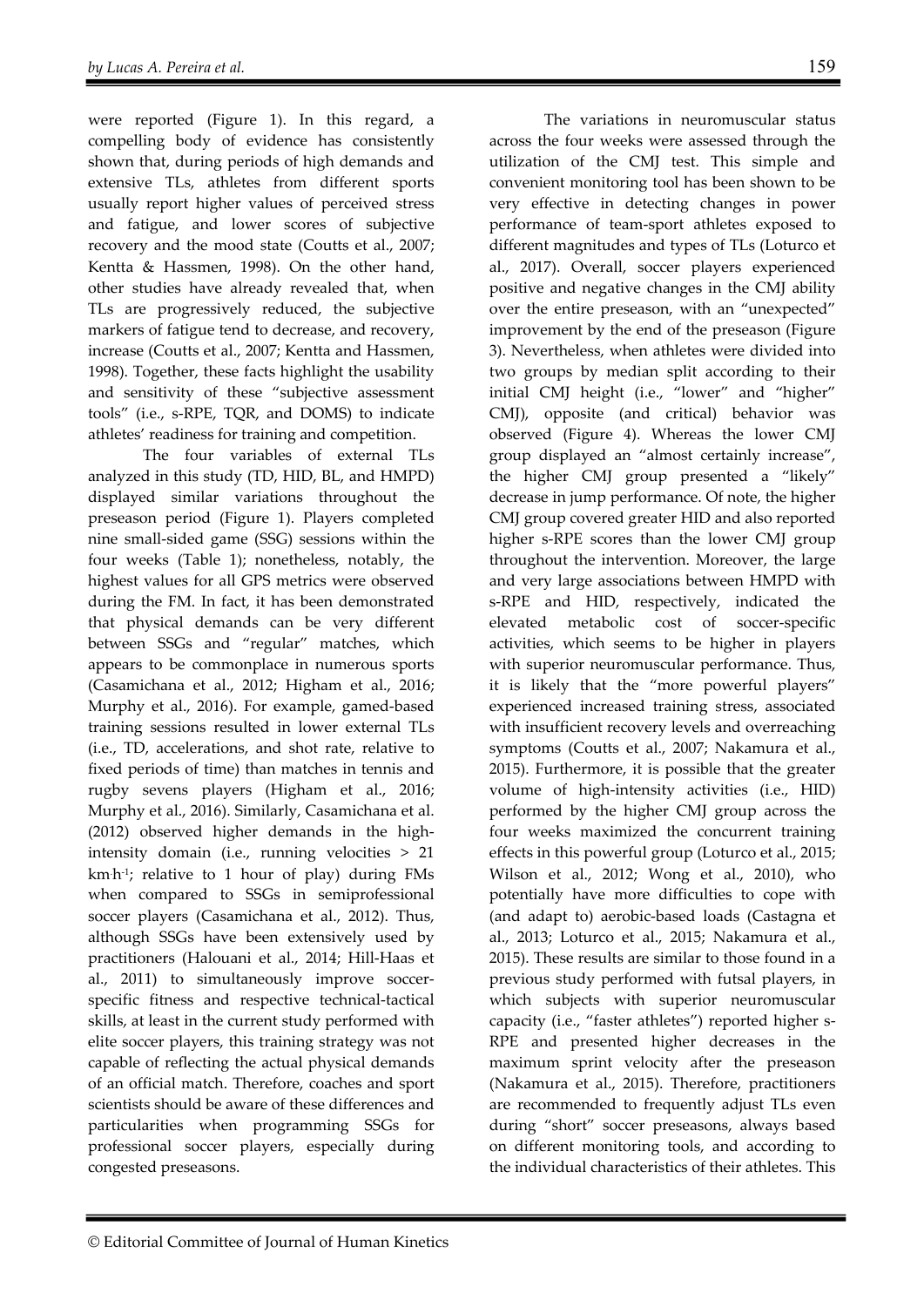may, for example, reduce the possible decreases in speed and power capacities in faster and more powerful players, which can be a problematic issue in professional soccer (Barnes et al., 2014; Bush et al., 2015; Loturco et al., 2019a; Loturco et al., 2015).

 This research is limited by its descriptive nature; hence, it would be relevant to analyze how different training programs may impact TLs and chronic training responses of elite soccer players. In addition, the limited period of time (e.g., 4-week preseason) precludes the application of our results to more extensive training periods. Nonetheless, it is important to emphasize that the current investigation was carried out in the course of a professional soccer preseason, which supports the applicability of our findings in real soccer scenarios. Further investigations reporting the variations in internal and external TLs in more extensive training periods (e.g., the whole competitive season; including official matches) are clearly warranted. Lastly, additional studies should be conducted to test whether different training schemes are able to avoid (or even reduce) the concurrent training effects in faster and more powerful soccer players.

## **Practical Implications**

 The four external TLs analyzed in this study were closely interrelated and presented similar variations throughout the 4-week preseason. This information is useful for performance analysts during their daily practices. At least for professional soccer players, the resembling variation patterns observed herein reinforce that different distance- and accelerationderived variables may be used to monitor TLs. Additionally, coaches should keep in mind that external TLs experienced during SSGs are lower than during FMs. As an alternative, more FMs could be scheduled during preparatory periods

(e.g., preseason) to expose players to higher physical demands in terms of external loads. Moreover, coaches and sport scientists are strongly encouraged to frequently assess VJ performance of professional players throughout short and congested soccer preseasons, adjusting TLs and strategies according to their individual responses and physical characteristics. This simple and practical approach might attenuate the negative effects provoked by the interference training phenomenon, especially in more powerful athletes. This could be achieved, for example, by increasing the interval between two consecutive workouts, reducing the volume of specific-soccer training (e.g., SSGs), and/or increasing the frequency or duration of resistance training sessions for these respective players. With this information, the coaching staff can individually adjust players' TLs, reducing impairment in the neuromuscular capacity commonly observed throughout the high-volume preseasons.

## **Conclusions**

Perceived scores of recovery and muscle soreness were compromised in periods where higher s-RPE loads were reported, reinforcing the importance of constantly monitoring the balance between stress and recovery in soccer players. SSGs did not mimic the physical and physiological demands of the FM. The s-RPE score reported during the FM remained within the trivial zone, suggesting that athletes coped well with match demands. More powerful soccer players experienced higher TLs and presented meaningful impairment in CMJ performance. This indicates that soccer players with superior VJ performance are potentially more susceptible to concurrent training effects.

# **References**

- Barnes, C., Archer, D. T., Hogg, B., Bush, M., & Bradley, P. S. (2014). The evolution of physical and technical performance parameters in the English Premier League. *International Journal of Sports Medicine*, *35*(13), 1095-1100.
- Batterham, A. M., & Hopkins, W. G. (2006). Making meaningful inferences about magnitudes. *International Journal of Sports Physiology and Performance*, *1*(1), 50-57.
- Bourdon, P. C., Cardinale, M., Murray, A., Gastin, P., Kellmann, M., Varley, M. C., Gabbett, T. J., Coutts, A. J., Burgess, D. J., Gregson, W., & Cable, N. T. (2017). Monitoring Athlete Training Loads: Consensus Statement. *International Journal of Sports Physiology and Performance*, *12*(Suppl 2), S2161-S2170.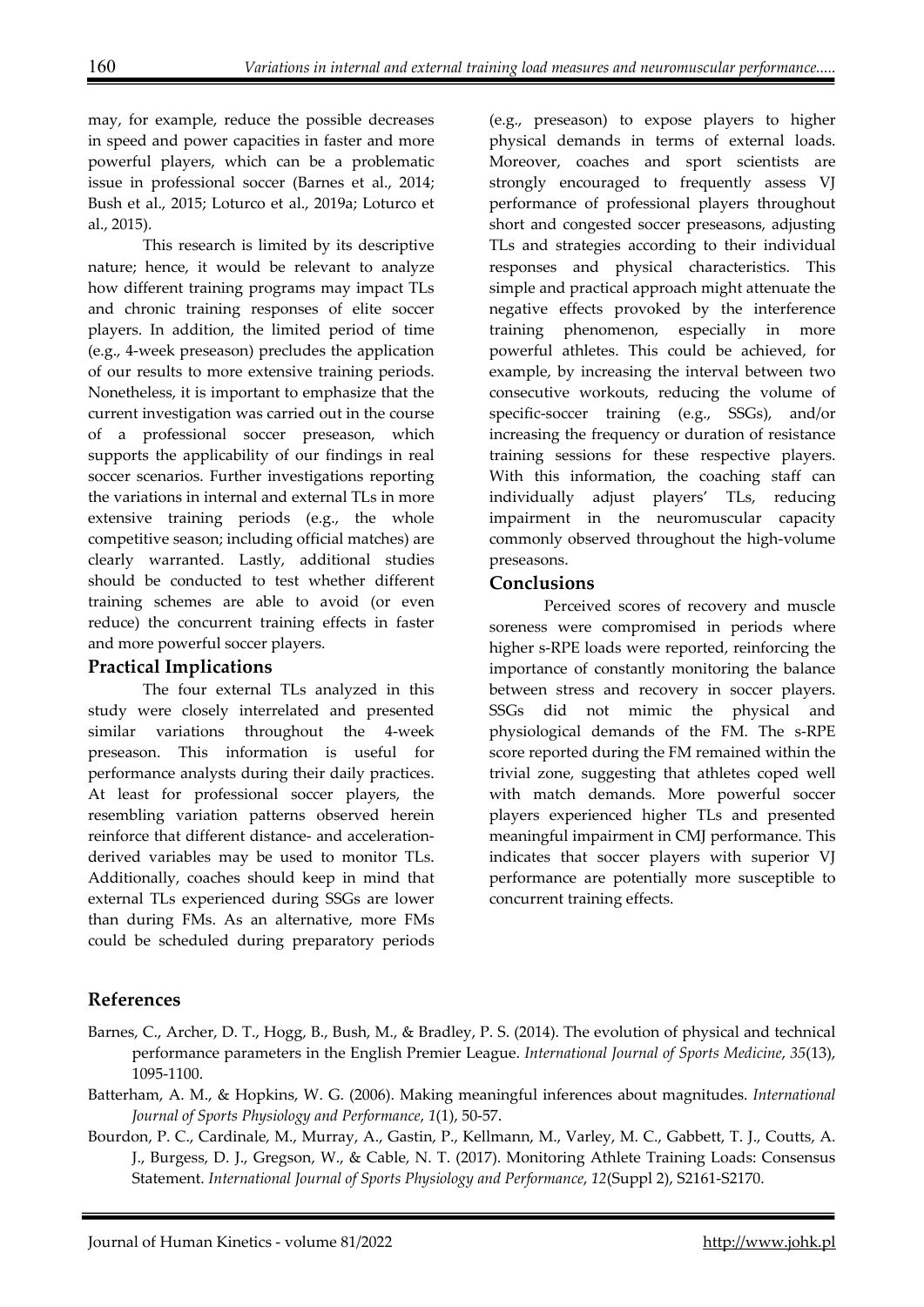- Buchheit, M., Manouvrier, C., Cassirame, J., & Morin, J. B. (2015). Monitoring Locomotor Load in Soccer: Is Metabolic Power, Powerful? *International Journal of Sports Medicine*, *36*(14), 1149-1155.
- Bush, M., Barnes, C., Archer, D. T., Hogg, B., & Bradley, P. S. (2015). Evolution of match performance parameters for various playing positions in the English Premier League. *Human Movement Sciences*, *39*, 1-11.
- Casamichana, D., Castellano, J., & Castagna, C. (2012). Comparing the physical demands of friendly matches and small-sided games in semiprofessional soccer players. *Journal of Strength and Conditioning Research*, *26*(3), 837-843.
- Castagna, C., Impellizzeri, F. M., Chaouachi, A., & Manzi, V. (2013). Preseason variations in aerobic fitness and performance in elite-standard soccer players: a team study. *Journal of Strength and Conditioning Research*, *27*(11), 2959-2965.
- Coutts, A. J., Reaburn, P., Piva, T. J., & Rowsell, G. J. (2007). Monitoring for overreaching in rugby league players. *European Journal of Applied Physiology*, *99*(3), 313-324.
- Cummins, C., Orr, R., O'connor, H., & West, C. (2013). Global positioning systems (GPS) and microtechnology sensors in team sports: a systematic review. *Sports Medicine*, *43*(10), 1025-1042.
- Cunniffe, B., Proctor, W., Baker, J. S., & Davies, B. (2009). An evaluation of the physiological demands of elite rugby union using Global Positioning System tracking software. *Journal of Strength and Conditioning Research*, *23*(4), 1195-1203.
- Figueiredo, D. H., Figueiredo, D. H., Moreira, A., Goncalves, H. R., & Dourado, A. C. (2021). Dose-Response Relationship Between Internal Training Load and Changes in Performance During the Preseason in Youth Soccer Players. *Journal of Strength and Conditioning Research*, *35*(8), 2294-2301.
- Foster, C., Florhaug, J. A., Franklin, J., Gottschall, L., Hrovatin, L. A., Parker, S., Doleshal, P., & Dodge, C. (2001). A new approach to monitoring exercise training. *Journal of Strength and Conditioning Research*, *15*(1), 109-115.
- Halouani, J., Chtourou, H., Gabbett, T., Chaouachi, A., & Chamari, K. (2014). Small-sided games in team sports training: a brief review. *Journal of Strength and Conditioning Research*, *28*(12), 3594-3618.
- Higham, D. G., Pyne, D. B., Anson, J. M., Hopkins, W. G., & Eddy, A. (2016). Comparison of activity profiles and physiological demands between international rugby sevens matches and training. *Journal of Strength and Conditioning Research*, *30*(5), 1287-1294.
- Hill-Haas, S. V., Dawson, B., Impellizzeri, F. M., & Coutts, A. J. (2011). Physiology of small-sided games training in football: a systematic review. *Sports Medicine*, *41*(3), 199-220.
- Hopkins, W. G., Marshall, S. W., Batterham, A. M., & Hanin, J. (2009). Progressive statistics for studies in sports medicine and exercise science. *Medicine and Science in Sports and Exercise*, *41*(1), 3-13.
- Impellizzeri, F. M., Rampinini, E., Coutts, A. J., Sassi, A., & Marcora, S. M. (2004). Use of RPE-based training load in soccer. *Medicine and Science in Sports and Exercise*, *36*(6), 1042-1047.
- Kentta, G., & Hassmen, P. (1998). Overtraining and recovery. A conceptual model. *Sports Med*, *26*(1), 1-16.
- Loturco, I., Pereira, L. A., Freitas, T. T., Alcaraz, P. E., Zanetti, V., Bishop, C., & Jeffreys, I. (2019a). Maximum acceleration performance of professional soccer players in linear sprints: Is there a direct connection with change-of-direction ability? *PLoS One*, *14*(5), e0216806.
- Loturco, I., Pereira, L. A., Kobal, R., Kitamura, K., Cal Abad, C. C., Marques, G., Guerriero, A., Moraes, J. E., & Nakamura, F. Y. (2017). Validity and Usability of a New System for Measuring and Monitoring Variations in Vertical Jump Performance. *Journal of Strength and Conditioning Research*, *31*(9), 2579-2585.
- Loturco, I., Pereira, L. A., Kobal, R., Zanetti, V., Gil, S., Kitamura, K., Abad, C. C., & Nakamura, F. Y. (2015). Half-squat or jump squat training under optimum power load conditions to counteract power and speed decrements in Brazilian elite soccer players during the preseason. *Journal of Sports Sciences*, *33*(12), 1283-1292.
- Loturco, I., Suchomel, T., Bishop, C., Kobal, R., Pereira, L. A., & Mcguigan, M. (2019b). One-Repetition-Maximum Measures or Maximum Bar-Power Output: Which Is More Related to Sport Performance? *International Journal of Sports Physiology and Performance*, *14*(1), 33-37.
- Mclaren, S. J., Macpherson, T. W., Coutts, A. J., Hurst, C., Spears, I. R., & Weston, M. (2018). The Relationships Between Internal and External Measures of Training Load and Intensity in Team Sports: A Meta-Analysis. *Sports Medicine*, *48*(3), 641-658.